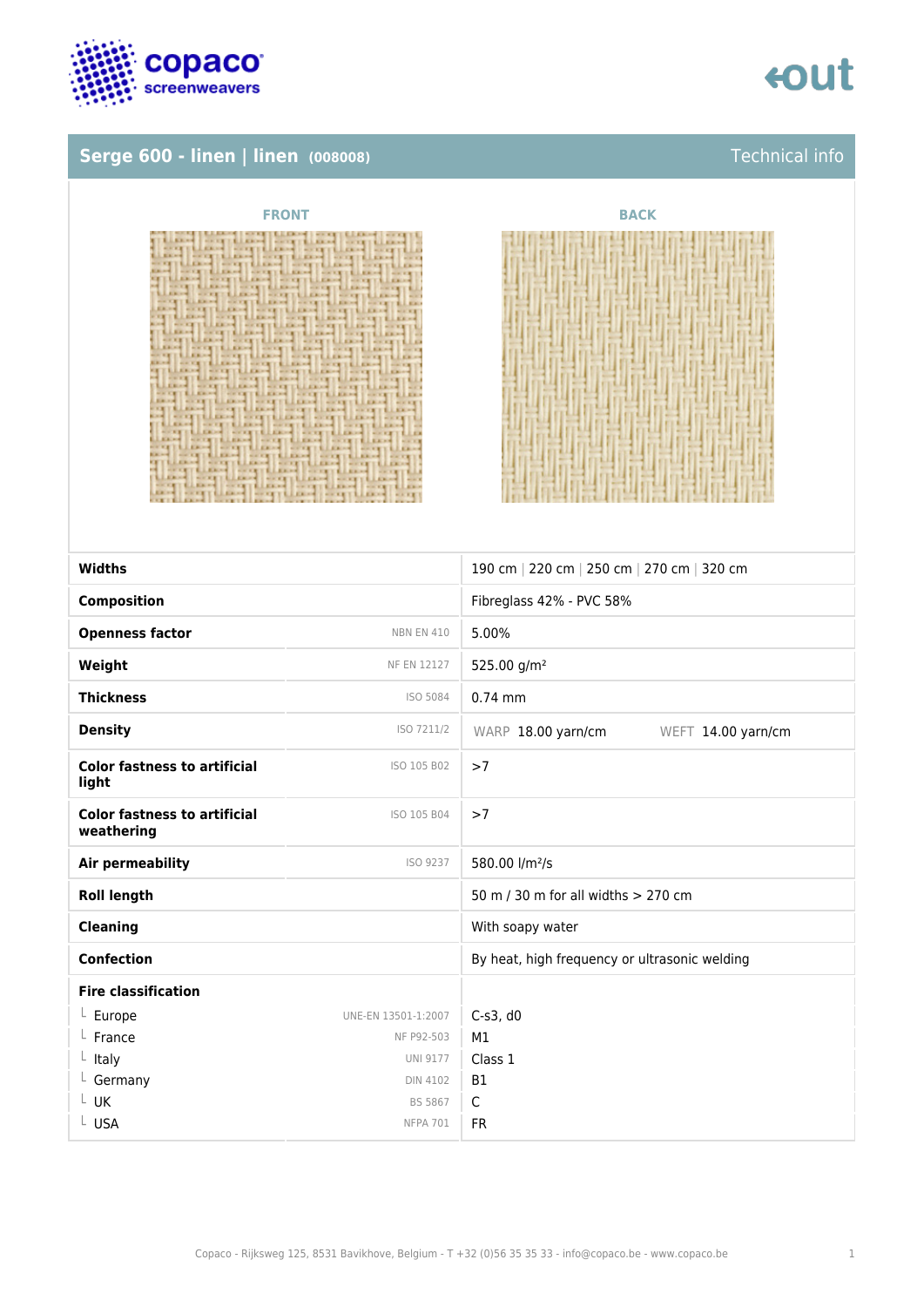

# tout

# **Serge 600 - linen | linen (008008)**

| <b>Technical info</b> |  |
|-----------------------|--|
|                       |  |
|                       |  |
|                       |  |

| <b>Tear strength</b><br>ISO 4674-1 methode 2           |                     |                     |
|--------------------------------------------------------|---------------------|---------------------|
| $L$ Original                                           | WARP 8.50 daN       | WEFT $7.50$ daN     |
| $\perp$ After climatic chamber -30°C                   | WARP 7.80 daN       | WEFT $7.50$ daN     |
| $\perp$ After climatic chamber +70°C                   | WARP 8.20 daN       | WEFT 7.20 daN       |
| <b>Elongation up to break</b><br>ISO 1421              |                     |                     |
| $L$ Original                                           | <b>WARP 3.10 %</b>  | WEFT 2.75 %         |
| $\perp$ After color fastness to artificial light       | <b>WARP 4.00 %</b>  | <b>WEFT 2.90 %</b>  |
| $\perp$ After colour fastness to artificial weathering | <b>WARP 3.50 %</b>  | WEFT 2.80 %         |
| $\perp$ After climatic chamber -30°C                   | <b>WARP 3.00 %</b>  | WEFT 2.50 %         |
| $\perp$ After climatic chamber +70°C                   | <b>WARP 2.85 %</b>  | WEFT 2.50 %         |
| <b>Breaking strength</b><br>ISO 1421                   |                     |                     |
| $L$ Original                                           | WARP 260.00 daN/5cm | WEFT 225.00 daN/5cm |
| $\perp$ After color fastness to artificial light       | WARP 240.00 daN/5cm | WEFT 220.00 daN/5cm |
| $\perp$ After colour fastness to artificial weathering | WARP 240.00 daN/5cm | WEFT 225.00 daN/5cm |
| $\perp$ After climatic chamber -30°C                   | WARP 225.00 daN/5cm | WEFT 200.00 daN/5cm |
| $\perp$ After climatic chamber +70°C                   | WARP 180.00 daN/5cm | WEFT 185.00 daN/5cm |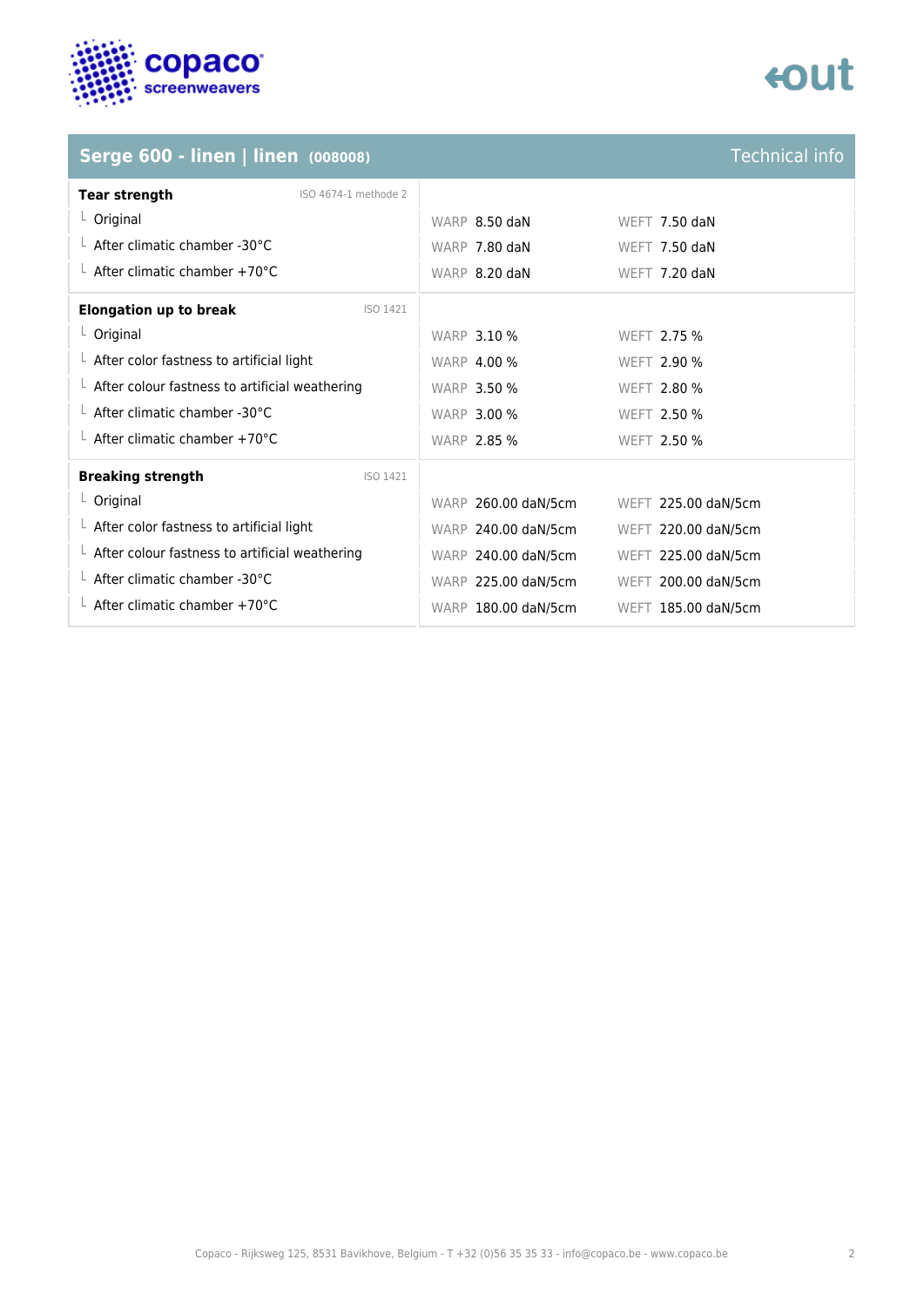

### **Front - Interior** Serge 600 - linen | linen (008008)

| <b>Visual properties</b> |  |  |
|--------------------------|--|--|
|                          |  |  |

| Tv = Visual light transmittance | 12.90% |
|---------------------------------|--------|
| $Tuv = UV$ transmittance        | 5.80%  |

| Solar energetic properties      |        |
|---------------------------------|--------|
| As = Solar absorptance          | 32.50% |
| $Rs = Solar$ reflectance        | 52.50% |
| <b>Ts = Solar transmittance</b> | 14.90% |

| Fabric + glazing: G-factor |      |      |      |           |
|----------------------------|------|------|------|-----------|
|                            | G    | Te   | Qi   | <b>SC</b> |
| <b>Glazing A</b>           | 0.43 | 0.13 | 0.30 | 0.50      |
| <b>Glazing B</b>           | 0.43 | 0.11 | 0.32 | 0.57      |
| <b>Glazing C</b>           | 0.40 | 0.09 | 0.31 | 0.68      |
| <b>Glazing D</b>           | 0.26 | 0.05 | 0.21 | 0.82      |

G = Total solar energy transmittance / Te = Direct solar transmittance / Qi = Secondary heat transfer factor / SC = Shading coefficient

| Visual comfort                  |                    |                    |  |
|---------------------------------|--------------------|--------------------|--|
| Normal solar transmittance      | Class 3            | Good effect        |  |
| <b>Glare control</b>            | Class <sub>0</sub> | Very little effect |  |
| <b>Privacy night</b>            | Class 1            | Little effect      |  |
| Visual contact with the outside | Class 3            | Good effect        |  |
| <b>Daylight utilisation</b>     | Class 2            | Moderate effect    |  |

| Thermal comfort G-factor = Total solar energy transmittance |                  |                  |                  |
|-------------------------------------------------------------|------------------|------------------|------------------|
| <b>Glazing A</b>                                            | <b>Glazing B</b> | <b>Glazing C</b> | <b>Glazing D</b> |
| Class 1                                                     | Class 1          | Class 1          | Class 2          |

| Thermal comfort Qi-factor = Secondary heat transfer factor |                  |                  |                  |
|------------------------------------------------------------|------------------|------------------|------------------|
| <b>Glazing A</b>                                           | <b>Glazing B</b> | <b>Glazing C</b> | <b>Glazing D</b> |
| Class 1                                                    | Class 0          | Class 0          | Class 1          |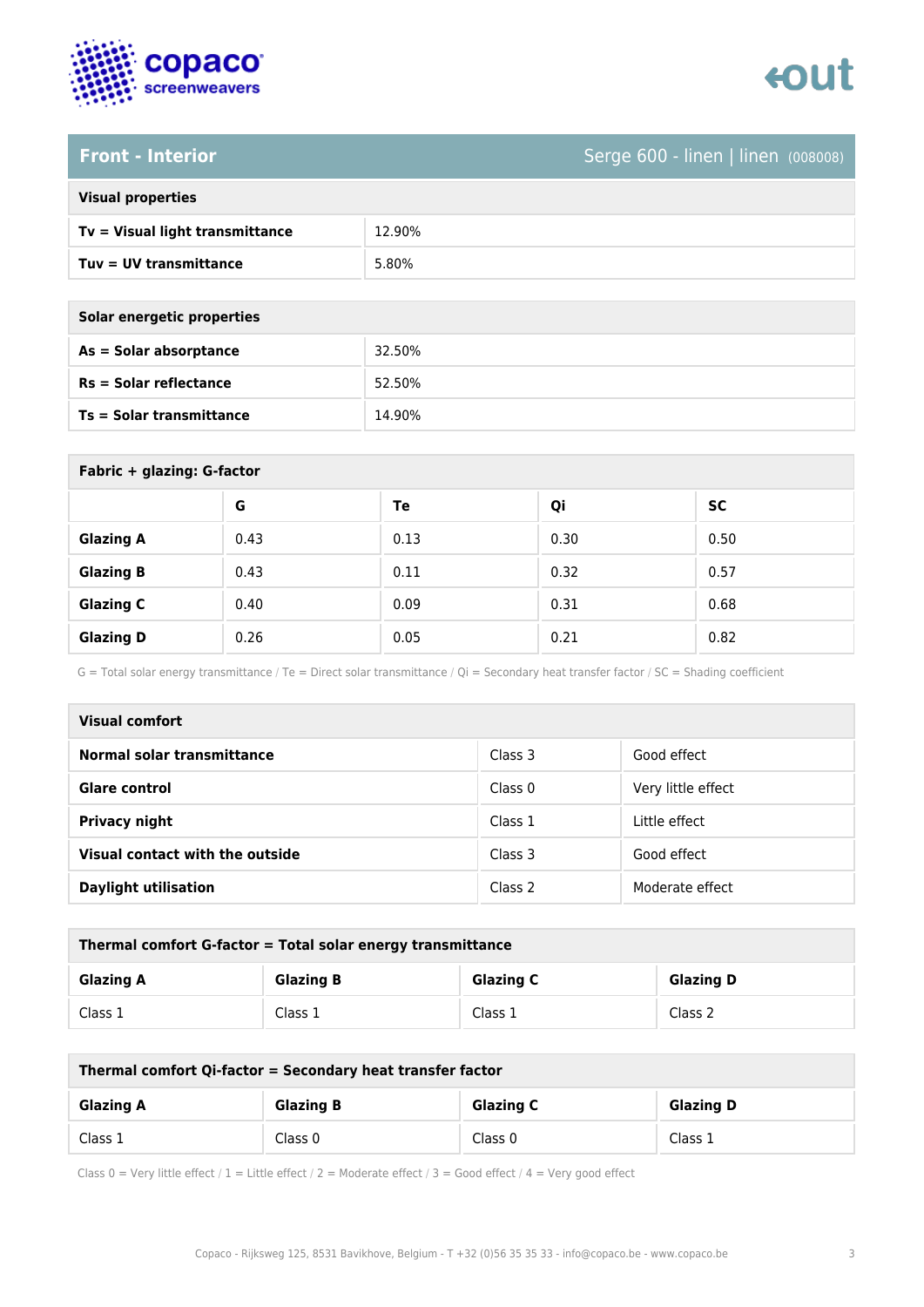

### **Back - Interior** Serge 600 - linen | linen (008008)

|  | <b>Visual properties</b> |
|--|--------------------------|

| Tv = Visual light transmittance | 12.90% |
|---------------------------------|--------|
| $Tuv = UV$ transmittance        | 5.80%  |

| Solar energetic properties      |        |  |
|---------------------------------|--------|--|
| As = Solar absorptance          | 32.40% |  |
| $Rs = Solar$ reflectance        | 52.70% |  |
| <b>Ts = Solar transmittance</b> | 14.90% |  |

| Fabric + glazing: G-factor |      |      |      |           |  |
|----------------------------|------|------|------|-----------|--|
|                            | G    | Te   | Qi   | <b>SC</b> |  |
| <b>Glazing A</b>           | 0.42 | 0.13 | 0.30 | 0.50      |  |
| <b>Glazing B</b>           | 0.43 | 0.11 | 0.32 | 0.57      |  |
| <b>Glazing C</b>           | 0.40 | 0.09 | 0.31 | 0.68      |  |
| <b>Glazing D</b>           | 0.26 | 0.05 | 0.21 | 0.82      |  |

G = Total solar energy transmittance / Te = Direct solar transmittance / Qi = Secondary heat transfer factor / SC = Shading coefficient

| <b>Visual comfort</b>           |                    |                    |  |  |
|---------------------------------|--------------------|--------------------|--|--|
| Normal solar transmittance      | Class 3            | Good effect        |  |  |
| <b>Glare control</b>            | Class <sub>0</sub> | Very little effect |  |  |
| <b>Privacy night</b>            | Class 1            | Little effect      |  |  |
| Visual contact with the outside | Class 3            | Good effect        |  |  |
| <b>Daylight utilisation</b>     | Class 2            | Moderate effect    |  |  |

| Thermal comfort G-factor = Total solar energy transmittance                  |         |         |         |  |
|------------------------------------------------------------------------------|---------|---------|---------|--|
| <b>Glazing C</b><br><b>Glazing B</b><br><b>Glazing D</b><br><b>Glazing A</b> |         |         |         |  |
| Class 1                                                                      | Class 1 | Class 1 | Class 2 |  |

| Thermal comfort Qi-factor = Secondary heat transfer factor                   |         |         |         |  |
|------------------------------------------------------------------------------|---------|---------|---------|--|
| <b>Glazing C</b><br><b>Glazing B</b><br><b>Glazing D</b><br><b>Glazing A</b> |         |         |         |  |
| Class 1                                                                      | Class 0 | Class 0 | Class 1 |  |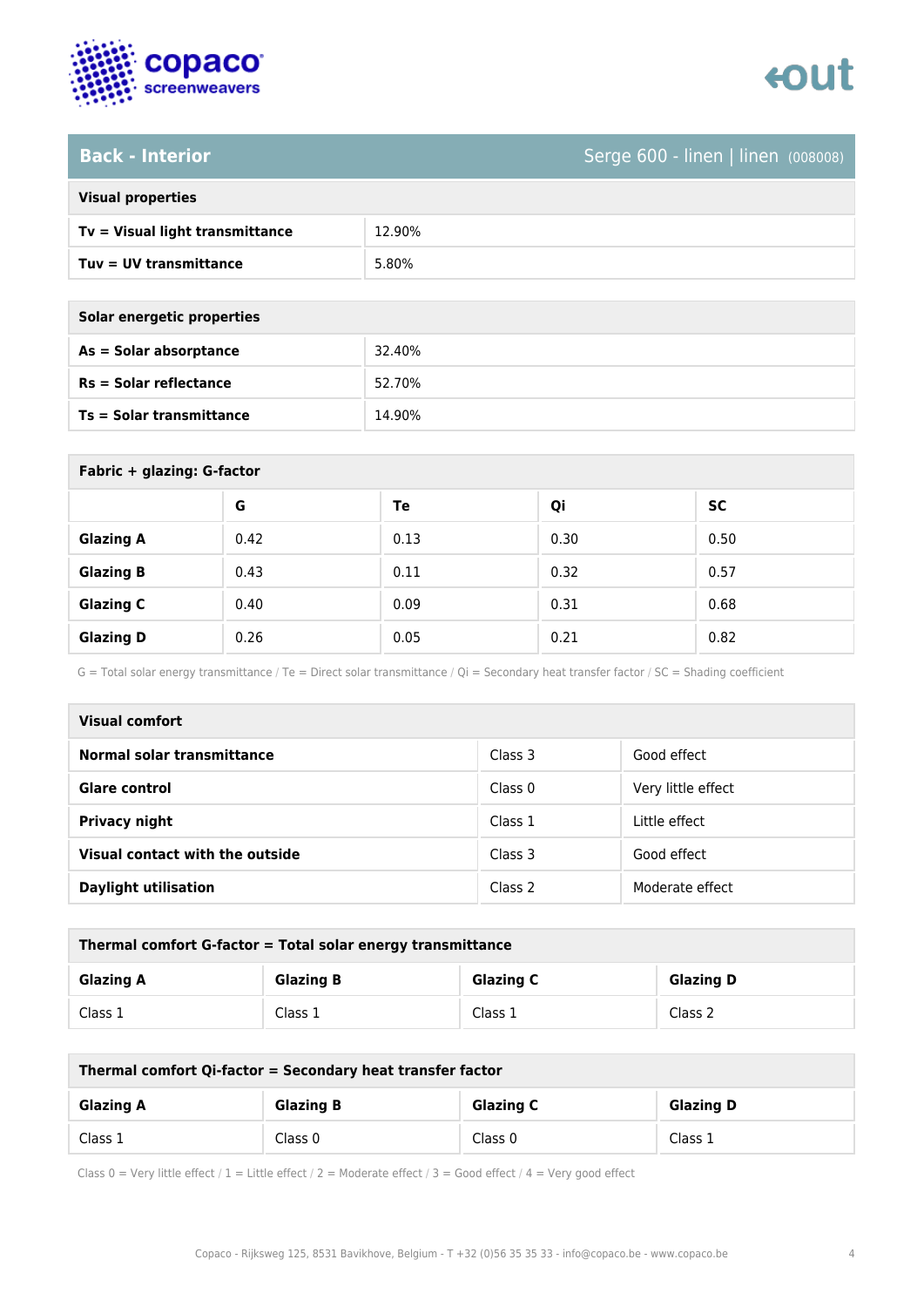

### Front - Exterior **Serge 600 - linen (008008)**

| <b>Visual properties</b> |  |  |
|--------------------------|--|--|
|                          |  |  |

| 5.80%<br>$Tuv = UV$ transmittance | Tv = Visual light transmittance | 12.90% |
|-----------------------------------|---------------------------------|--------|
|                                   |                                 |        |

| Solar energetic properties |        |  |
|----------------------------|--------|--|
| As = Solar absorptance     | 32.50% |  |
| $Rs = Solar$ reflectance   | 52.50% |  |
| Ts = Solar transmittance   | 14.90% |  |

| Fabric + glazing: G-factor |      |      |      |           |  |
|----------------------------|------|------|------|-----------|--|
|                            | G    | Te   | Qi   | <b>SC</b> |  |
| <b>Glazing A</b>           | 0.21 | 0.13 | 0.08 | 0.24      |  |
| <b>Glazing B</b>           | 0.17 | 0.11 | 0.06 | 0.23      |  |
| <b>Glazing C</b>           | 0.13 | 0.09 | 0.04 | 0.22      |  |
| <b>Glazing D</b>           | 0.09 | 0.05 | 0.04 | 0.29      |  |

G = Total solar energy transmittance / Te = Direct solar transmittance / Qi = Secondary heat transfer factor / SC = Shading coefficient

| Thermal comfort G-factor = Total solar energy transmittance |                  |                  |                  |  |
|-------------------------------------------------------------|------------------|------------------|------------------|--|
| <b>Glazing A</b>                                            | <b>Glazing B</b> | <b>Glazing C</b> | <b>Glazing D</b> |  |
| Class 2                                                     | Class 2          | Class 3          | Class 4          |  |

| Thermal comfort Qi-factor = Secondary heat transfer factor                   |         |         |         |  |
|------------------------------------------------------------------------------|---------|---------|---------|--|
| <b>Glazing B</b><br><b>Glazing C</b><br><b>Glazing D</b><br><b>Glazing A</b> |         |         |         |  |
| Class 3                                                                      | Class 3 | Class 3 | Class 3 |  |